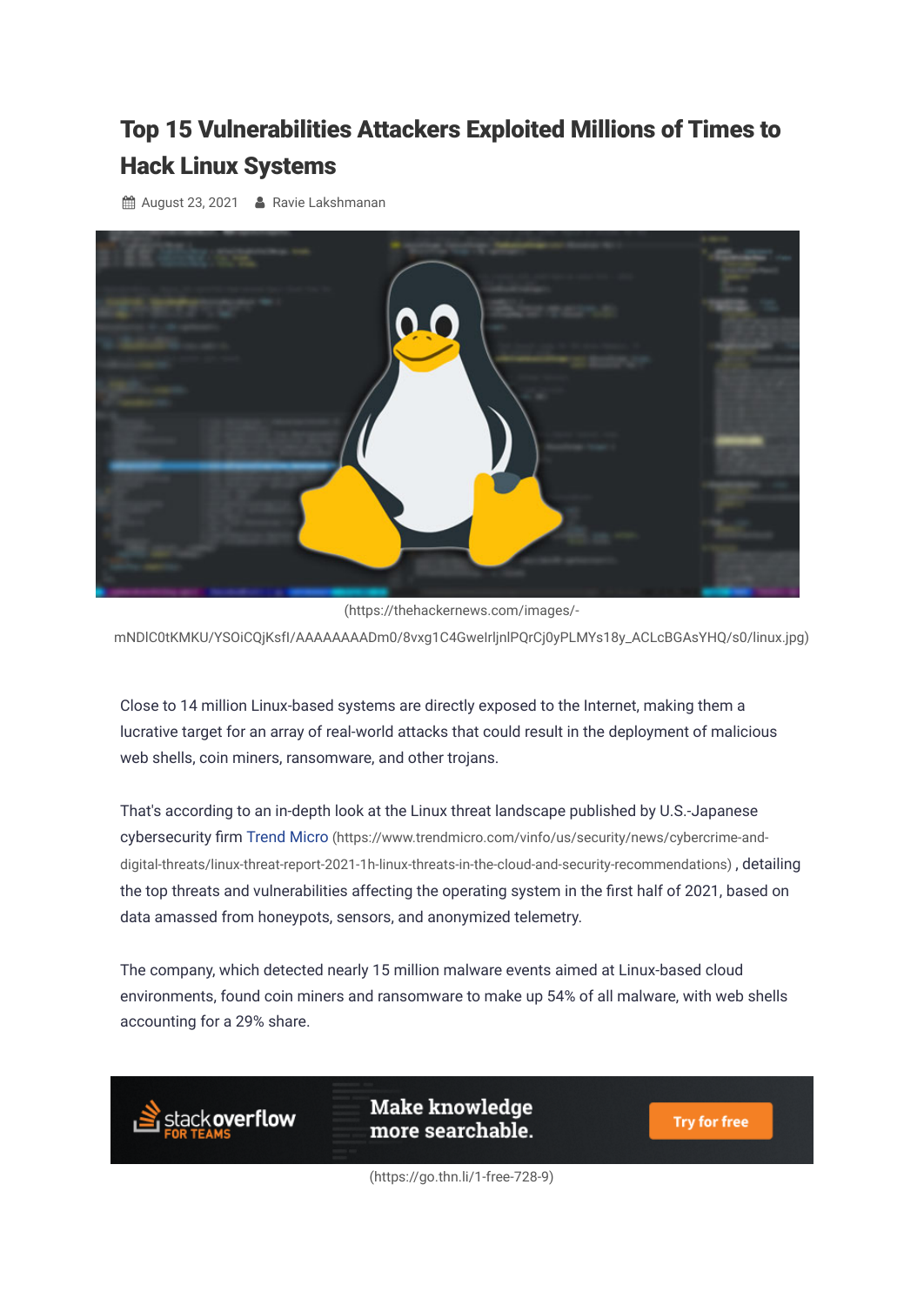In addition, by dissecting over 50 million events reported from 100,000 unique Linux hosts during the same time period, the researchers found 15 different security weaknesses that are known to be actively exploited in the wild or have a proof of concept (PoC) —

- CVE-2017-5638 [\(https://nvd.nist.gov/vuln/detail/CVE-2017-5638\)](https://nvd.nist.gov/vuln/detail/CVE-2017-5638) (CVSS score: 10.0) Apache Struts 2 remote code execution (RCE) vulnerability
- CVE-2017-9805 [\(https://nvd.nist.gov/vuln/detail/CVE-2017-9805\)](https://nvd.nist.gov/vuln/detail/CVE-2017-9805) (CVSS score: 8.1) Apache Struts 2 REST plugin XStream RCE vulnerability
- CVE-2018-7600 [\(https://nvd.nist.gov/vuln/detail/CVE-2018-7600\)](https://nvd.nist.gov/vuln/detail/CVE-2018-7600) (CVSS score: 9.8) Drupal Core RCE vulnerability
- CVE-2020-14750 [\(https://nvd.nist.gov/vuln/detail/CVE-2020-14750\)](https://nvd.nist.gov/vuln/detail/CVE-2020-14750) (CVSS score: 9.8) Oracle WebLogic Server RCE vulnerability
- CVE-2020-25213 [\(https://nvd.nist.gov/vuln/detail/CVE-2020-25213\)](https://nvd.nist.gov/vuln/detail/CVE-2020-25213) (CVSS score: 10.0) WordPress File Manager (wp-file-manager) plugin RCE vulnerability
- CVE-2020-17496 [\(https://nvd.nist.gov/vuln/detail/CVE-2020-17496\)](https://nvd.nist.gov/vuln/detail/CVE-2020-17496) (CVSS score: 9.8) vBulletin 'subwidgetConfig' unauthenticated RCE vulnerability
- CVE-2020-11651 [\(https://nvd.nist.gov/vuln/detail/CVE-2020-11651\)](https://nvd.nist.gov/vuln/detail/CVE-2020-11651) (CVSS score: 9.8) SaltStack Salt authorization weakness vulnerability
- CVE-2017-12611 [\(https://nvd.nist.gov/vuln/detail/CVE-2017-12611\)](https://nvd.nist.gov/vuln/detail/CVE-2017-12611) (CVSS score: 9.8) Apache Struts OGNL expression RCE vulnerability
- CVE-2017-7657 [\(https://nvd.nist.gov/vuln/detail/CVE-2017-7657\)](https://nvd.nist.gov/vuln/detail/CVE-2017-7657) (CVSS score: 9.8) Eclipse Jetty chunk length parsing integer overflow vulnerability
- CVE-2021-29441 [\(https://nvd.nist.gov/vuln/detail/CVE-2021-29441\)](https://nvd.nist.gov/vuln/detail/CVE-2021-29441) (CVSS score: 9.8) Alibaba Nacos AuthFilter authentication bypass vulnerability
- CVE-2020-14179 [\(https://nvd.nist.gov/vuln/detail/CVE-2020-14179\)](https://nvd.nist.gov/vuln/detail/CVE-2020-14179) (CVSS score: 5.3) Atlassian Jira information disclosure vulnerability
- CVE-2013-4547 [\(https://nvd.nist.gov/vuln/detail/CVE-2013-4547\)](https://nvd.nist.gov/vuln/detail/CVE-2013-4547) (CVSS score: 8.0) Nginx crafted URI string handling access restriction bypass vulnerability
- CVE-2019-0230 [\(https://nvd.nist.gov/vuln/detail/CVE-2019-0230\)](https://nvd.nist.gov/vuln/detail/CVE-2019-0230) (CVSS score: 9.8) Apache Struts 2 RCE vulnerability
- CVE-2018-11776 [\(https://nvd.nist.gov/vuln/detail/CVE-2018-11776\)](https://nvd.nist.gov/vuln/detail/CVE-2018-11776) (CVSS score: 8.1) Apache Struts OGNL expression RCE vulnerability
- CVE-2020-7961 [\(https://nvd.nist.gov/vuln/detail/CVE-2020-7961\)](https://nvd.nist.gov/vuln/detail/CVE-2020-7961) (CVSS score: 9.8) Liferay Portal untrusted deserialization vulnerability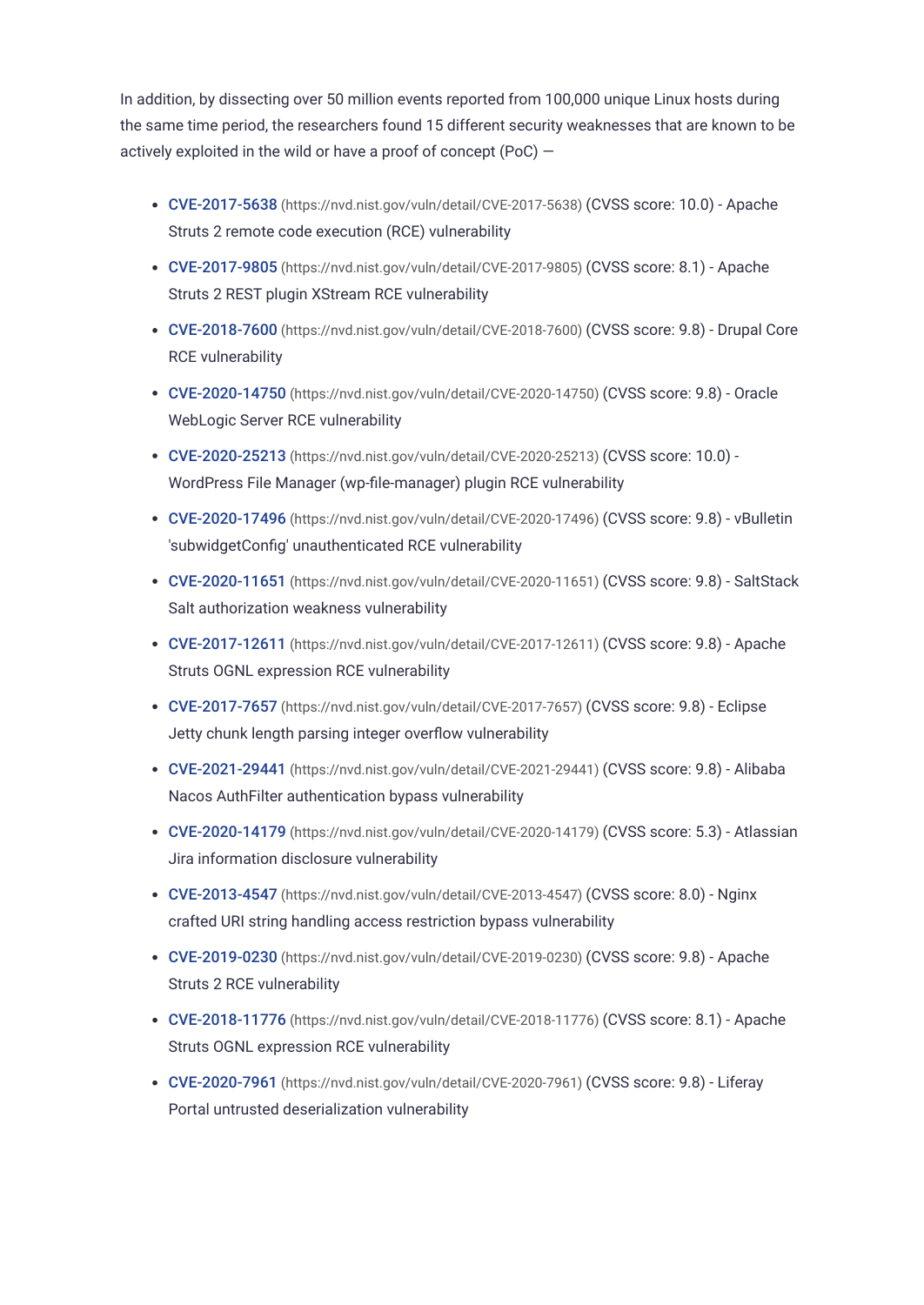

(https://thehackernews.com/images/-

[CcxYro041Ss/YSOhRgK85gI/AAAAAAAADmo/EddtTNpqRVsnxWJ2QLdym3CSkEJDwcSggCLcBGAsYHQ/s0/report-](https://thehackernews.com/images/-CcxYro041Ss/YSOhRgK85gI/AAAAAAAADmo/EddtTNpqRVsnxWJ2QLdym3CSkEJDwcSggCLcBGAsYHQ/s0/report-1.jpg)

1.jpg)



(https://thehackernews.com/images/-

[p0iNN7yORLk/YSOhRABhMqI/AAAAAAAADmk/RQED6fXWrDkadRhDxqU0JzZOoWwJePPkQCLcBGAsYHQ/s0/report-.jpg](https://thehackernews.com/images/-p0iNN7yORLk/YSOhRABhMqI/AAAAAAAADmk/RQED6fXWrDkadRhDxqU0JzZOoWwJePPkQCLcBGAsYHQ/s0/report-.jpg)

Even more troublingly, the 15 most commonly used Docker images on the official Docker Hub repository has been revealed to harbor hundreds of vulnerabilities spanning across python, node, wordpress, golang, nginx, postgres, influxdb, httpd, mysql, debian, memcached, redis, mongo,